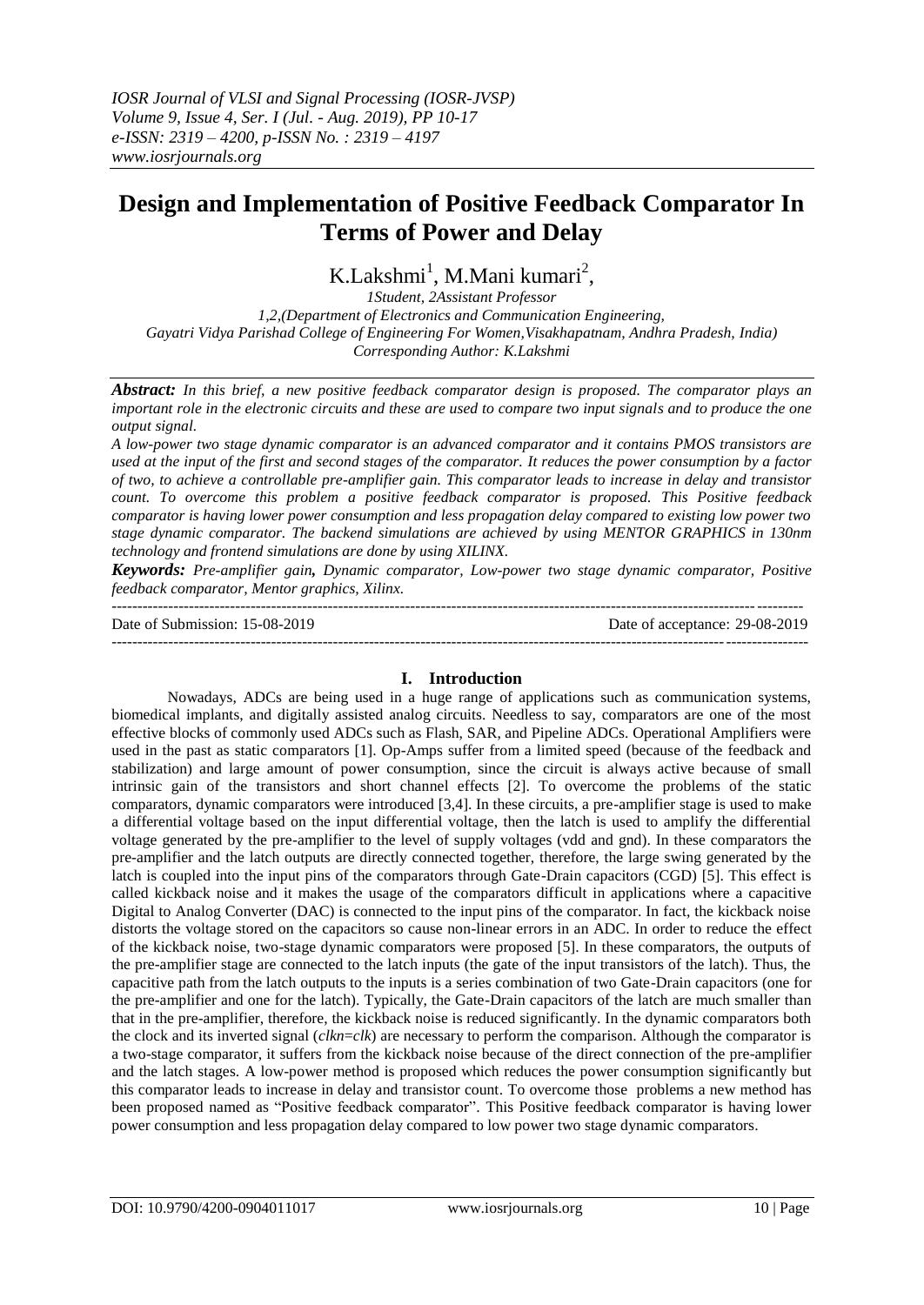## **II. Comparator circuits**

## *2.1Two stage dynamic comparator:*

The two stage dynamic comparator and its equivalent circuit at the reset and evaluation phases as shown in fig 1.The input signals are connected to the pre-amplifier stage, and the outputs of the preamplifier stage are connected to the inputs of the latch stage. The functionality of this comparator is briefly described as follows. At the first phase, the reset-phase, the clk signal is "1" and clkn signal (the invert of clk) is "0". In this phase, the output voltages of the preamplifier stage are reset to gnd while the output voltages of the latch are reset to vdd. Fig. 1(b) presents the comparator at the reset-phase. "off" transistors are shown using grey color. Then to begin the evaluation-phase, clk is changed to "0" and clkn is changed to "1"; in fact, the constant paths to gnd and vdd are disconnected, respectively; also, the pre-amplifier current source (M5 in Fig. 1) is turned "on". Gradually, a differential voltage appears at the output nodes of the first stage. When the output voltage levels of the pre-amplifier stage become larger than the threshold voltage of the input NMOS transistor of the latch stage (M10 and M11 in Fig.1) the latch starts to amplify its input differential signal (using the positive feedback) to vdd at one side and gnd at the other side. And the outputs of pre-amplifier stage are vdd.



**Fig. 1** (a)Two stage dynamic comparator (b) equivalent circuit during the reset phase (c) equivalent circuit during the evaluation phase.



**Fig. 2** Two stage dynamic comparator schematic diagram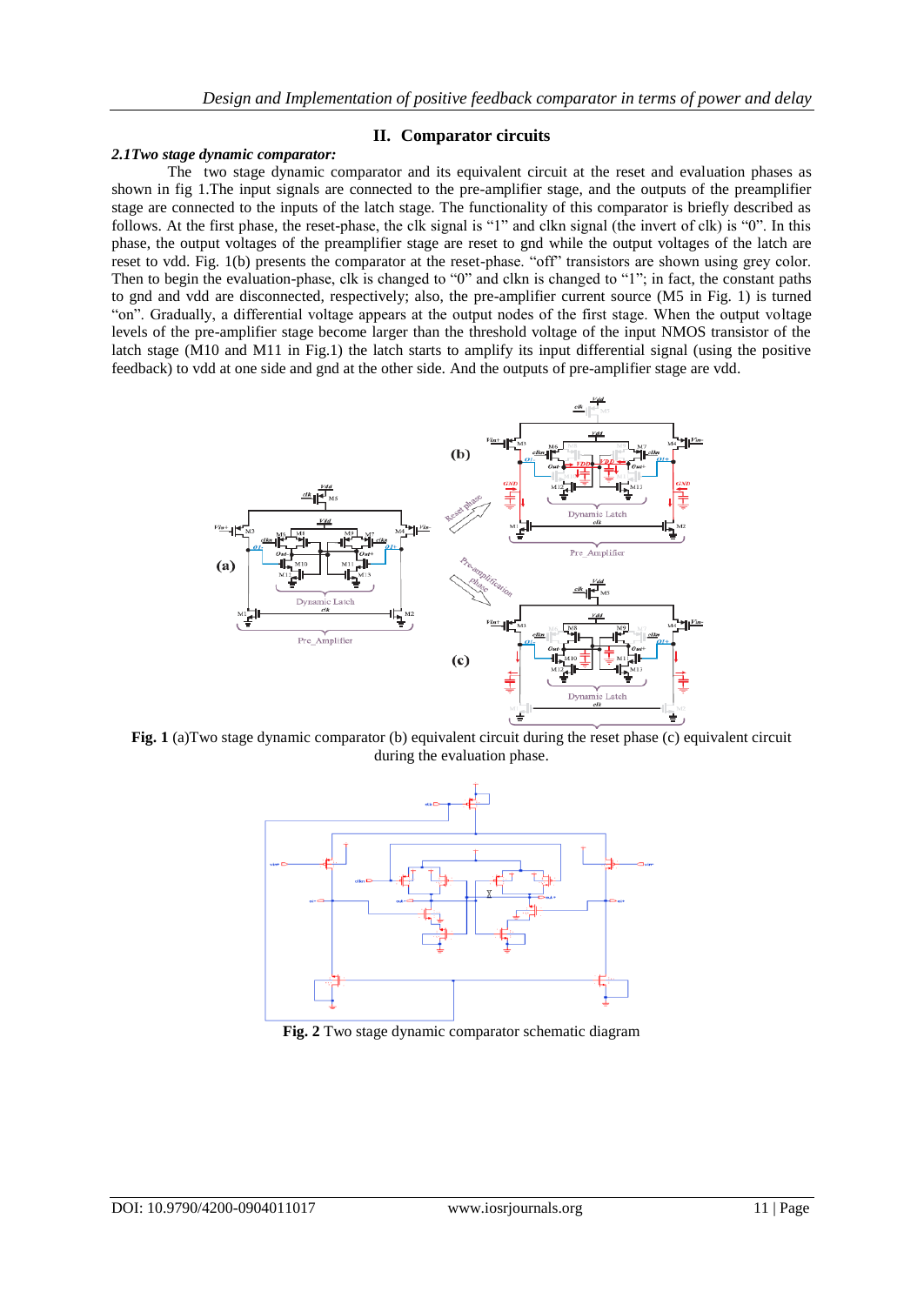

**Fig. 3** Two stage dynamic comparator simulation results

## *2.2 Low-power Two stage dynamic comparator*

 In two stage dynamic comparator during the evaluation phase, the outputs of the pre-amplifier stage is increased from zero toward vdd. The charging process of the output nodes of the pre-amplifier stage continues. This phenomenon causes excess power consumption in the pre-amplifier stage which is the dominant stage in the total power consumption. The excess power consumption cannot be avoided because of the unknown delay of the comparator. To avoid those problem by using low-power two stage dynamic comparator.



**Fig. 4**. Low-power two stage dynamic comparator

The low-power two stage dynamic comparator in addition to the output buffers are shown in above Fig.4. The structure of the comparator is similar to the two stage dynamic comparator. The output buffers are connected to PMOS transistors which are in series with the current source (M5). The reset and the evaluation phases of this comparator is the same as that of the conventional circuit. The additional transistors (M14, M15) are employed to prevent the excess power. In fact, when the voltage level of only one of the output buffers reaches to a level close to vdd, the current source of the pre-amplifier stage is turned "off" preventing the excess power. Thus, turning "off" the pre-amplifier stage has no effect on the dynamic behaviour of the comparator. Totally, the prevention from excess power consumption is achieved without any bad effect on the other parameters of the comparator. The series arrangement of M5, M14, M15 is not important regarding the functionality.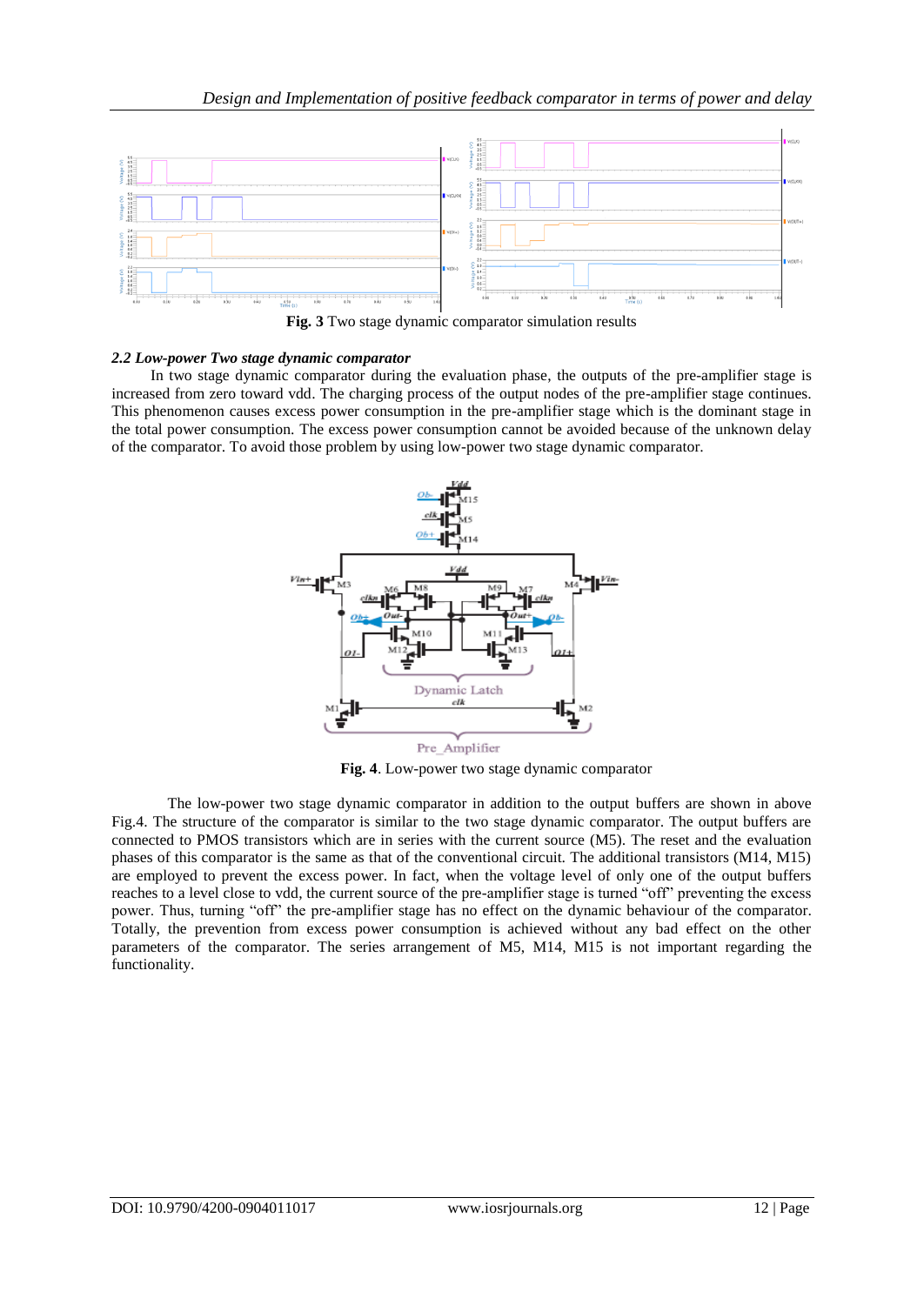

**Fig.5** Low –power two stage dynamic comparator schematic diagram



 **Fig.6** Low –power two stage dynamic comparator simulation results

### *2.3 The equivalent circuit of the low-power two stage comparator during the pre-amplification process*

 The below fig 6 represents the Equivalent circuit of proposed comparator during the pre-amplification phase, the output parasitic capacitors of the preamplifier stage are being charged from zero toward vdd. The charging rate of  $v_{oi+}$  and  $v_{oi-}$  are almost the same  $(dV_{C1}/dt = dV_{C2}/dt)$  during the pre-amplification process. Therefore, the power consumption of the pre-amplifier stage is calculated as follows (Vsupply=Vs, Isupply =Is). Power =  $1/T \int_0^T V_s \times I_s dt$ 

$$
= 1/T \int_0^T VDD \times (I_1 + I_2) dt, dV_{C1}/dt = dV_{C2}/dt
$$
  
\n
$$
= 1/T \int_0^T VDD \times (I_1 + I_2) dt, dV_{C1}/dt = dV_{C2}/dt
$$
  
\n
$$
I_{1,2} = CdV_{C1,C2}/dt
$$
  
\nPower =  $1/T \int_0^T VDD \times 2 CdV_{C1,C2}/dt dt = 1/T \int_{V0}^{V1} VDD \times 2CdV_{C1,C2}$   
\n
$$
V_0=0, V1=V_{final}
$$
  
\n
$$
P=2C/T \times VDD \times V_{final}, 1/T = f,
$$
  
\nPower =  $2C \times VDD \times V_{final} \times f$ 

Where  $V_{final}$  is the voltage stored over C, at the end of the conversion and f is the clock frequency. As discussed earlier, in the conventional comparator, Vfinal=vdd, however, in the proposed comparator  $V_{final}$  is less than vdd (e.g., 1.3 V in Fig 6). The power reduction of the proposed method is calculated as follows.

$$
P_{conventional} = 2C/T \times VDD \times VDD = 2C/T \times VDD^{2} = 2C \times VDD^{2} \times f
$$
  
\n
$$
P_{proposed} = 2C/T \times VDD \times V_{final} = 2C \times VDD \times V_{final} \times f
$$
  
\n
$$
P_{proposed}/P_{conventional} = 1 - V_{final}/VDD
$$

Power reduction = 1- 
$$
P_{\text{proposed}}/P_{\text{conventional}} = 1
$$
-  $V_{\text{fir}}$   
= (VDD-V<sub>final</sub>) / VDD

The above fig 5 VDD=1.8 and  $V<sub>final</sub> = 1.3$  then the value of power reduction is

Power reduction(%) =  $100 \times (VDD - V_{final}) / VDD$ 

$$
= 100 \times (1.8-1.3)/1.8=27.7\%
$$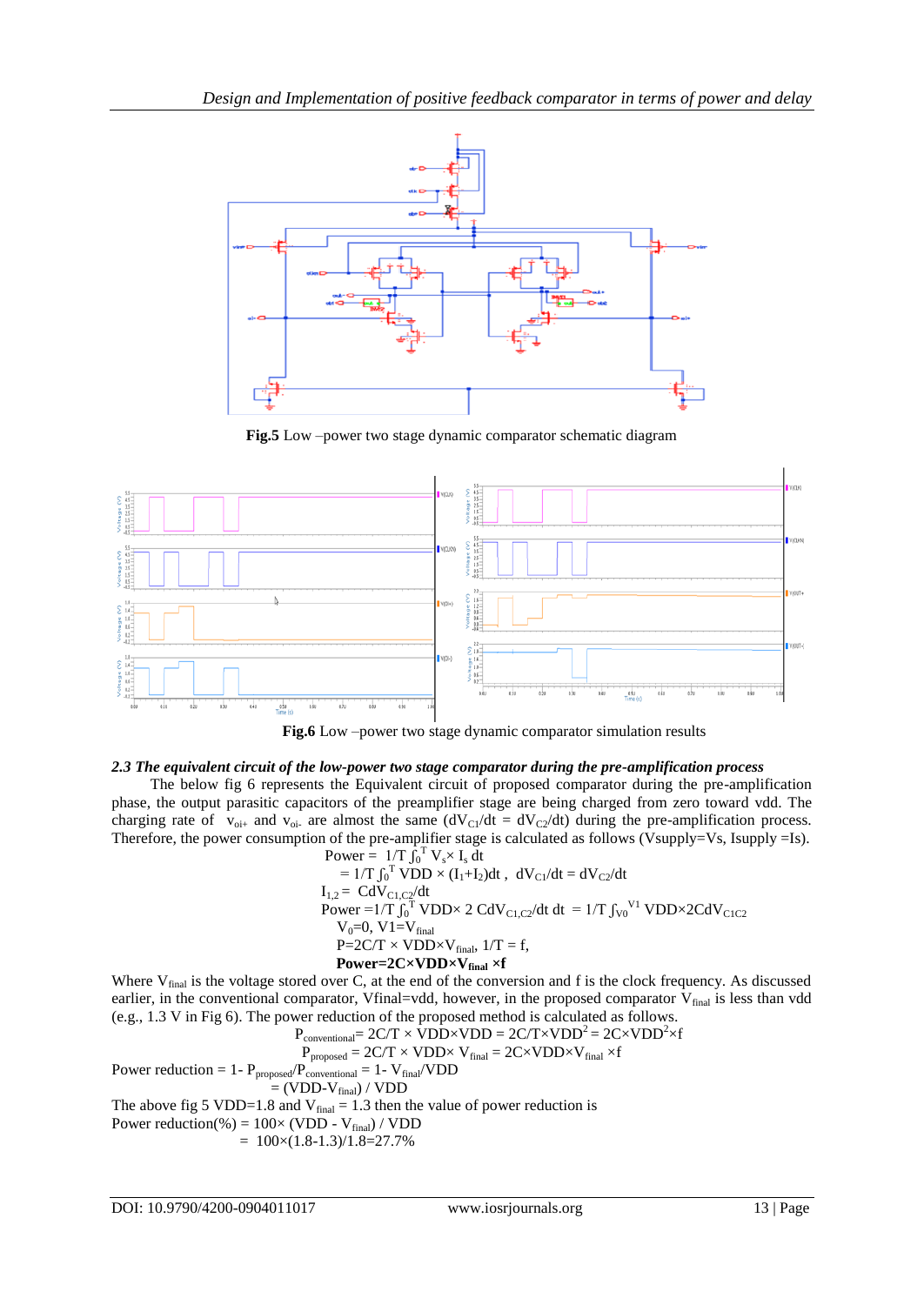

**Fig 7**. Equivalent circuit of the low-power two stage comparator during the pre-amplification process

## **III. System Overview**

Here, in this method a positive feedback comparator design is proposed which is used to reduce the delay and transistor count compared to low-power two stage dynamic comparator.

## *3.1 Positive feedback comparator:*

 The operation of the Positive feedback comparator is as follows. During reset phase, both the tail transistors are in off state. When clock = 0, control transistors c1 and c2 are switched off. Transistors r1 and r2 resets the output to the ground. During the regeneration phase i.e vdd is equal to clock then both the transistors c1 and c2 are switched off. Transistors r1 and r2 resets the output to the ground. According to the input voltages the nodes fn and fp starts to discharge. If input (INP>INN), then node fn drops faster than fp, this makes the control transistor c1 to turn on, pulls fp backs to the vdd. This makes the node fn to discharge completely while other control transistor c2remains in off state.



 **Fig 8**. Positive feedback comparator schematic diagram

When (INN>INP) the operation is vice versa. Here node fp drops faster than node fn, this makes the control transistor c2 to turn on, pulls fn backs to the vdd. This makes node fp to discharge completely while other control transistor c1 remains in off state. The important factor to be noted is that, when one of the control transistors is in on state, this leads to flow of current from vdd to ground resulting in static power consumption. During the reset phase, pre-charging takes place from the node to vdd in which both the switching transistors are closed. During evaluation phase one of the nodes is discharge according to the input voltage and the control transistors detect the node which in turn speeds up the discharge rate. Hence, switching transistor closes the other side of the node and allows the discharge without any static power consumption.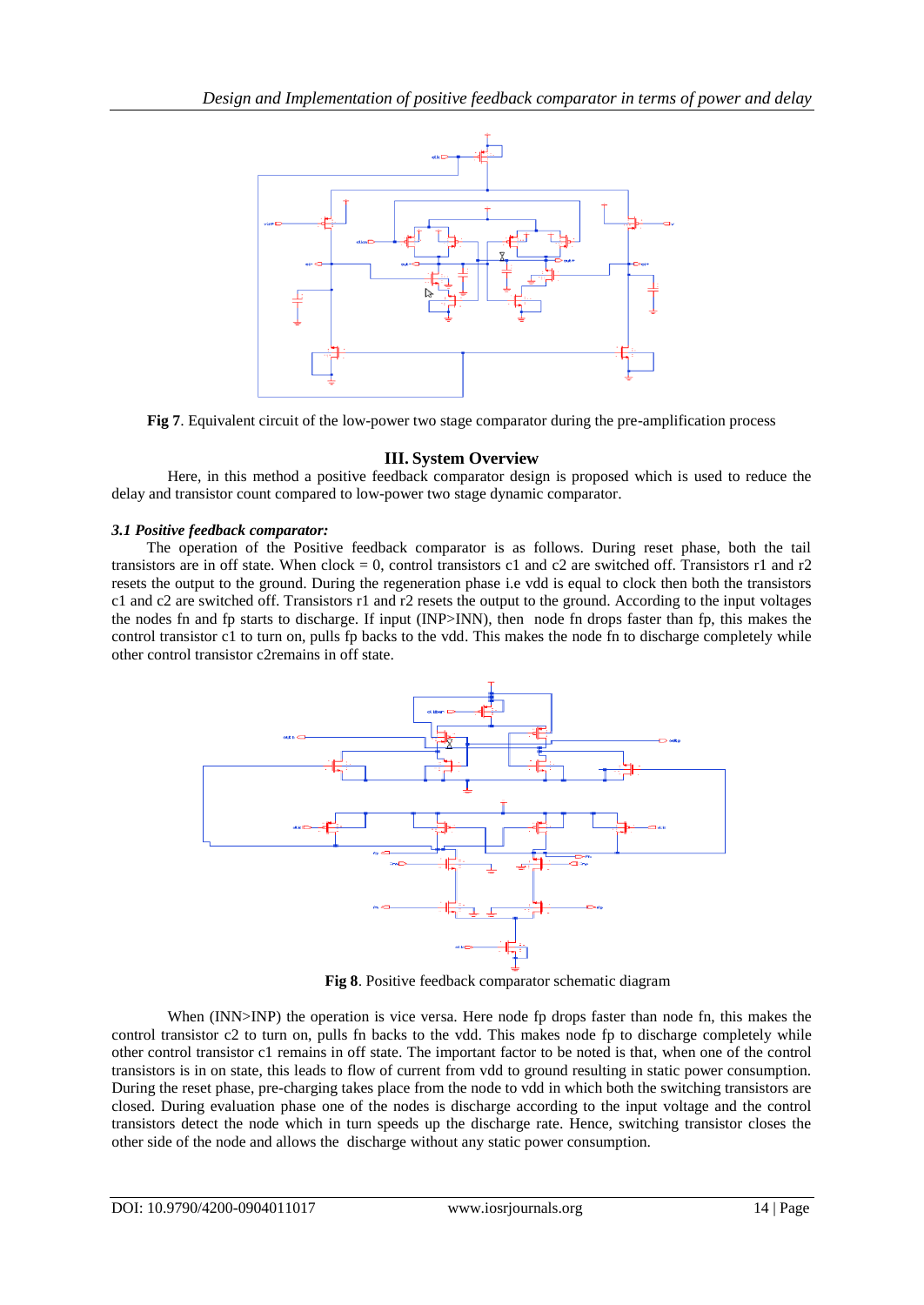## *Design and Implementation of positive feedback comparator in terms of power and delay*



**Fig 9.** Positive feedback comparator simulation results

### **IV. Simulation Results**

### **Power and Delay Comparision table**

| <b>Parameter</b>         | Two stage dynamic<br>comparator | Low power two<br>stage dynamic<br>comparator | Positive<br>feedback<br>comparator |
|--------------------------|---------------------------------|----------------------------------------------|------------------------------------|
| <b>Power</b> $(\mu W)$   | $0.11 \text{ uW}$               | $0.005 \text{ uW}$                           | $0.0005$ uW                        |
| Delay(ps)                | 291.36ps                        | 414.53ps                                     | 100 <sub>DS</sub>                  |
| <b>No.of transistors</b> |                                 | 19                                           | 16                                 |

## *Xilinx results:*

*Positive feedback comparator:*



**Fig 10.**RTL schematic 1 **Fig11**.RTL schematic 2



**Fig 12.**Internal RTL schematic 1 **Fig 13.**Internal RTL schematic 2



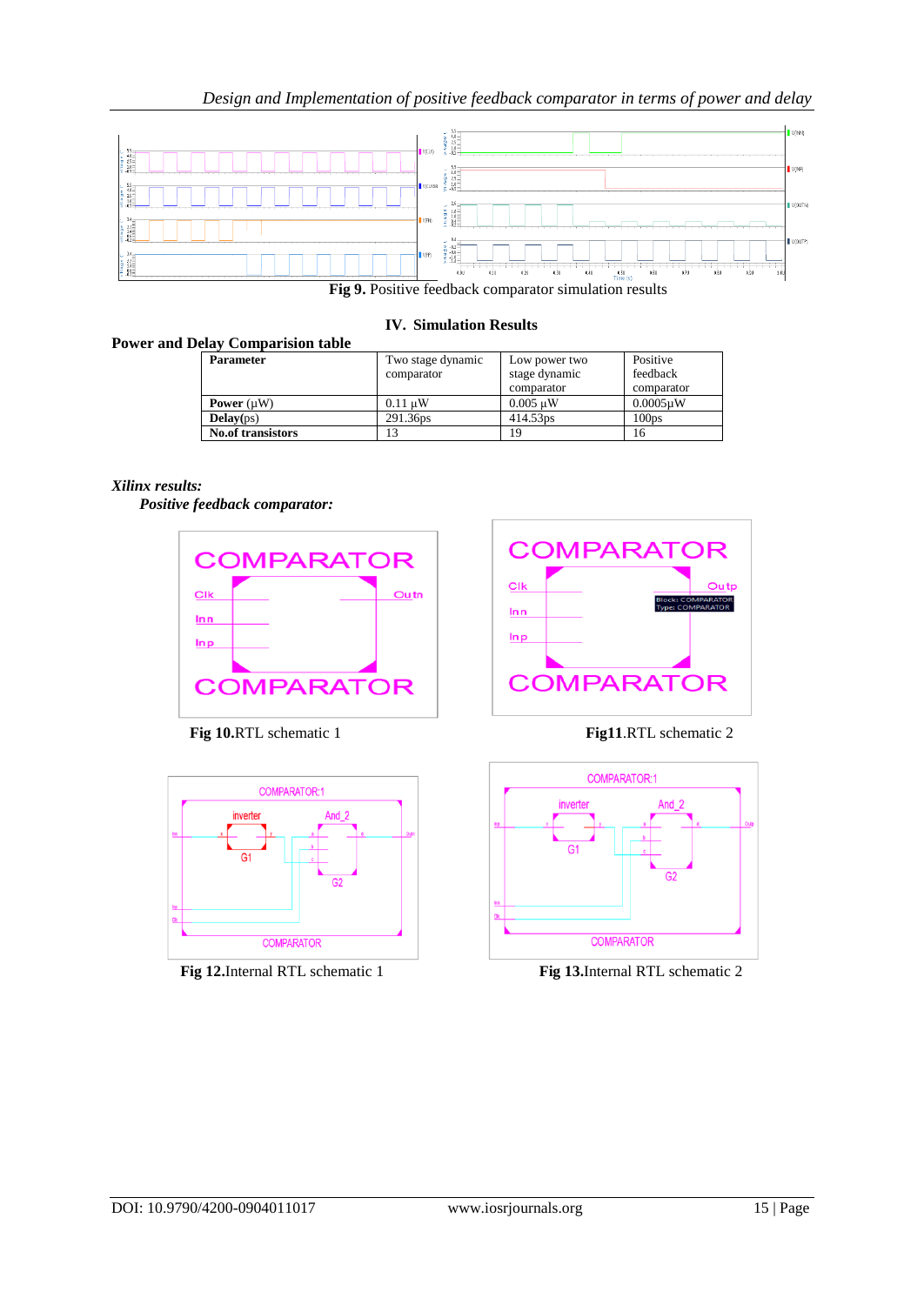



## **V. Conclusion and Future scope**

In this brief, a positive feedback comparator is proposed. This comparator is used to test circuit applications which can be used in ADCS, Flash, SAR and Pipelined ADCS. This type of comparator is used to achieve higher speed and reduces power. From simulation results one can design low power circuits and also can identify the performance improvement. For the study of hysteresis kick back noise should be minimized. On an average the future work can be any one among these. Accuracy(dynamic and static offset, noise, resolution), Settling time (tracking BW, regeneration speed), Sensitivity/resolution (gain), Meta stability.

#### **References**

- [1]. B. Razavi, B.A. Wooley, Design techniques for high-speed, high-resolution comparators, Solid-State Circuits, IEEE J. 27 (12) (1992) 1916–1926.
- [2]. Behzad Razavi, and Design of analog CMOS integrated circuits,2001.
- [3]. T.B. Cho, P.R. Gray, A 10 b, 20 M sample/s, 35 mW pipeline A/D converter, Solid-State Circuits IEEE J. 30 (3) (1995) 166–172.
- [4]. Bernhard Wicht, Thomas Nirschl, Doris Schmitt-Landsiedel, Yield and speed optimization of a latch-type voltage sense amplifier, IEEE J. Solid-State Circuits 39.7 (2004) 1148–1158.
- [5]. P.M. Figueiredo, J.C. Vital, Kickback noise reduction techniques for CMOS latched comparators, Circuits Syst. II: Express Briefs, IEEE Trans. 53 (7) (2006) 541–545.